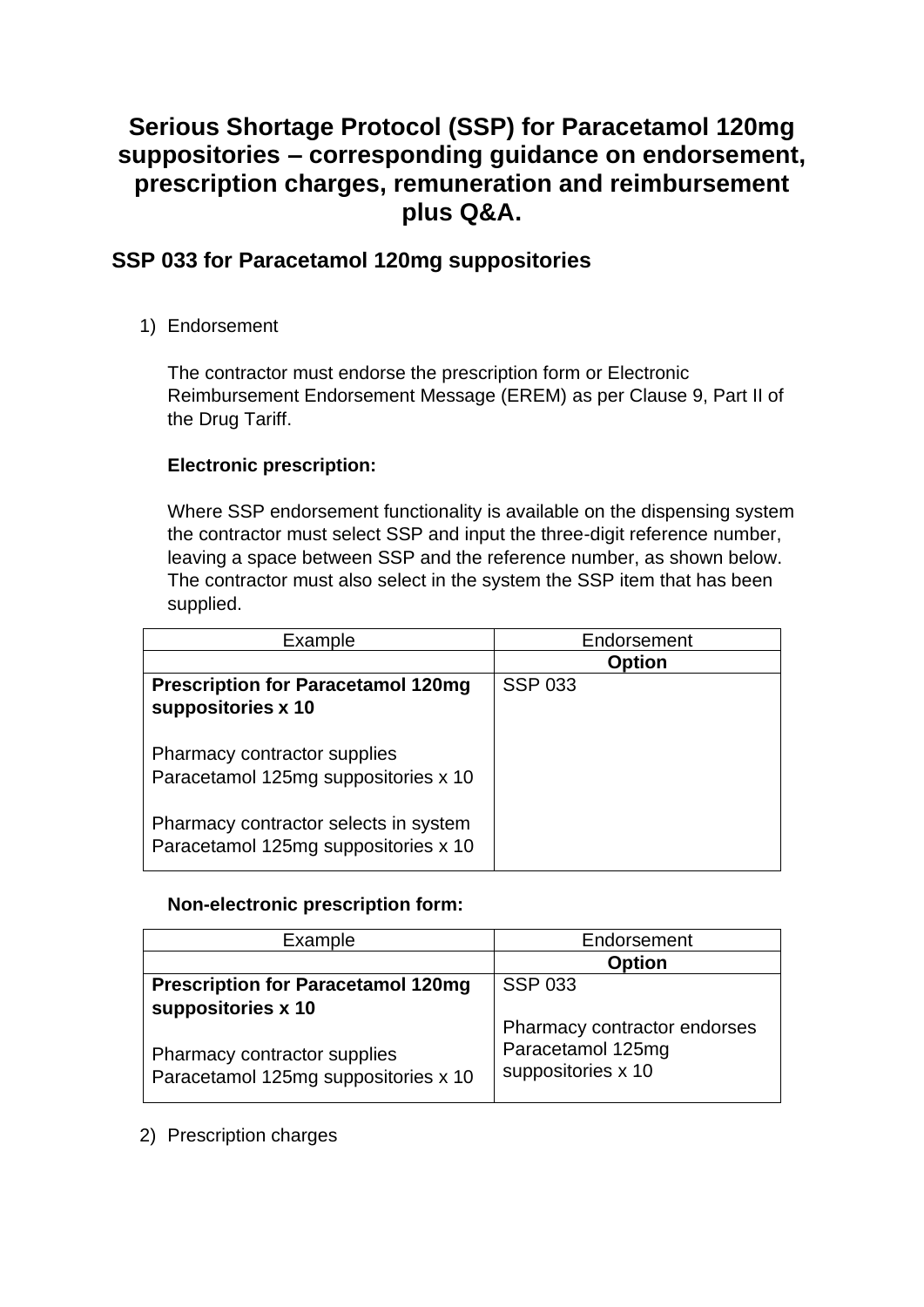Pharmacy contractors must take one prescription levy. Only one prescription charge will be applicable for patients who are not exempt from prescription charges.

3) Remuneration

Supply in accordance with this SSP 033 will result in the following fees being paid to the contactor:

- One Single Activity Fee (£1.27)
- One SSP fee (£5.35)
- 4) Reimbursement

The supplied product in accordance with this SSP 033 will be reimbursed as if it was dispensed against a prescription. In this instance, contractors will be reimbursed the Part VIIIA reimbursement price for the quantity supplied for paracetamol 125mg suppositories.

The reimbursement price will account for VAT payment.

## **Q&A**

#### **Will the SSP apply to cross-border prescriptions?**

Yes. Patients from England, Scotland, Wales or Northern Ireland who present their prescriptions for Paracetamol 120mg suppositories in England are eligible to receive an alternative supply under the terms of the SSP (only where pharmacists consider it appropriate to do so using their professional judgement).

### **Does the SSP apply to private prescriptions?**

Yes. The scope of this SSP 033 applies to valid prescriptions that meets the requirements of the Human Medicine Regulations 2012, so it would cover both NHS and private prescriptions, unless where it stated otherwise on the SSP itself.

### **Will prescription charges apply under the SSP?**

Yes, patients who are not exempt from prescription charges would continue to pay for this as usual. The only circumstance in which patients would not have to pay for a prescription charge is where an SSP recommends a lower quantity to be supplied.

Please note that the SSP for Paracetamol 120mg suppositories does not recommend a lower quantity to be supplied, so patients will continue to pay prescription charges (unless they are already exempt). For more information, please see the above guidance.